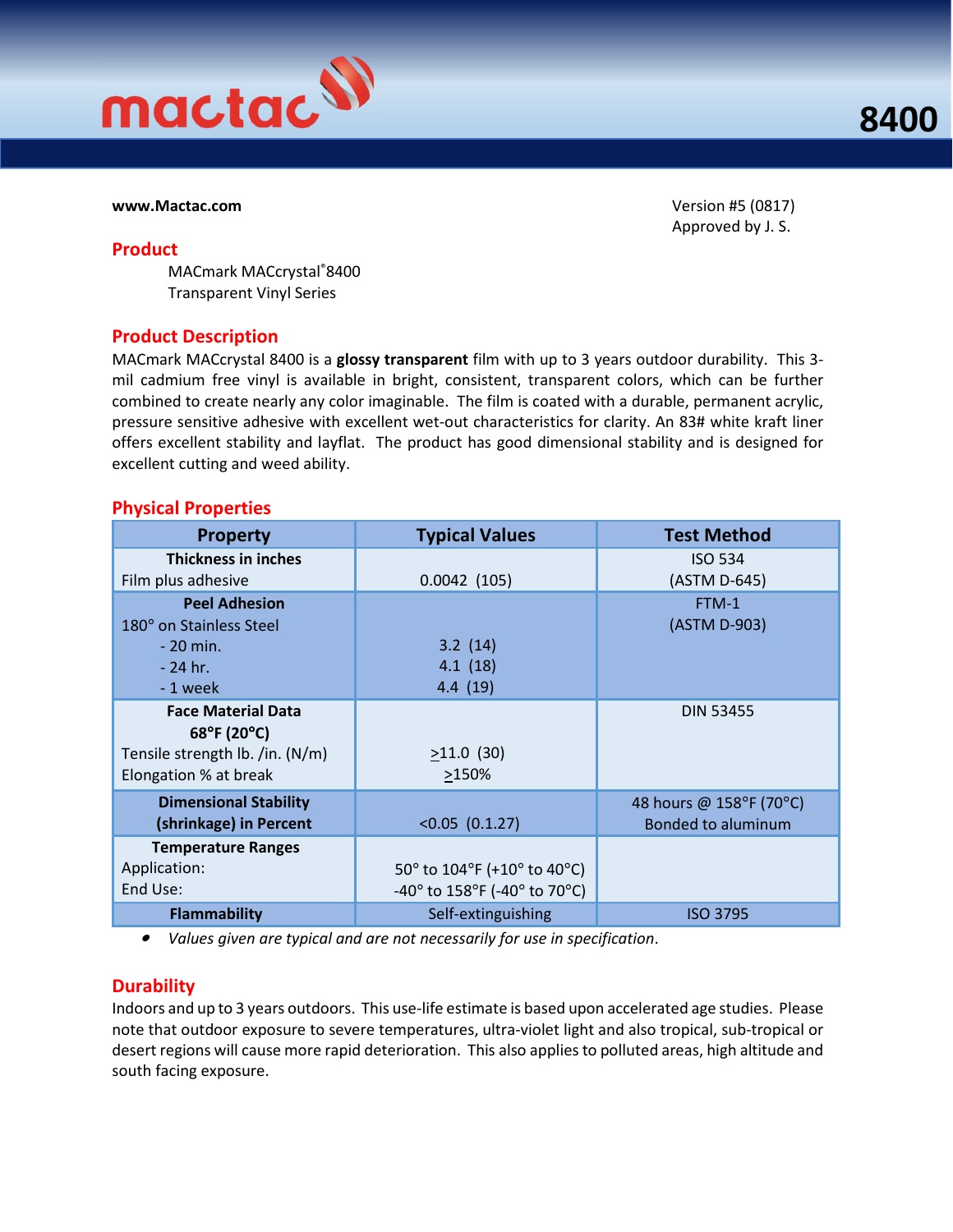# **Printability**

Printability is not warranted. However, we have created the following guidelines if printing is desired:

- 1) For screen printing: Limit the screen ink to two or three colors. While the liner is an excellent liner, it is designed for plotter cutting. Sometimes too much heat may result in the liner 'waving' a little which can cause registration issues when additional colors are used. Mactac recommends Nazdar 3500 series UV cured screen inks.
- 2) If printing UV inkjet; make sure the vacuum (if flatbed) is strong enough to hold the liner down tight. Typically it is, but vacuums are notoriously weak, especially as they age.
- 3) If printing with solvent inks; limit the inks to a total of 270% saturation. Use a generic ICC profile for either 2 mil cast of 3.5 mil calendared vinyl films as a starting point.
- 4) Thermal transfer printing: all MACmark gloss films are thermal transfer printable. We strongly recommend the use of a web cleaner prior to printing due to the potential presence of paper dust from the white kraft paper liner.

# Shelf Life

Two years when stored at 60°F - 75°F (15°C - 25°C) and 50% relative humidity.

## Chemical Resistance

The film was adhered to an aluminum substrate 24 hours prior to testing. Samples were immersed in each of the following chemicals and later observed for adhesion.

| Chemical               | <b>Time Immersed</b> | <b>Observation</b> |
|------------------------|----------------------|--------------------|
| Water                  | 24 hours             | Excellent          |
| 5% Detergent           | 24 hours             | Excellent          |
| 10% Hydrochloric Acid  | 24 hours             | Excellent          |
| 10% Sulfuric Acid      | 24 hours             | Excellent          |
| 10% Phosphoric acid    | 24 hours             | Good               |
| 10% Ammonium Hydroxide | 24 hours             | Excellent          |
| Methanol               | 1 hour               | Good               |

## Application Tips

- 1) Application of MACal 8400 is made easier if MACtransfer® tape is used. MACtransfer 210 for medium to large graphics and MACtransfer 220 for small letters and fine lines.
- 2) Transfer the cut decal to the Application Tape by removing the liner from the decal, not the decal from the liner.
- 3) Where exposure to chemical and solvent spills is likely to occur, edge sealing of decals with varnish or clear coat will prevent edge lift.
- 4) Correct varnishing of decals gives greater protection and longer end-use life against any prolonged effect of weathering, abrasion or other corrosive effects such as frequent cleaning.
- 5) We recommend wet application methods on flat surfaces.

### Important Notice

Care should be taken when selecting a substrate for use in illuminated devises when using pressure sensitive materials. Some substrates, e.g. polycarbonate, can cause problems due to bubbling (outgassing). We recommend testing for compatibility of 8400 vinyl film with the application surface.

CALL 1-800-321-8834 for additional product information